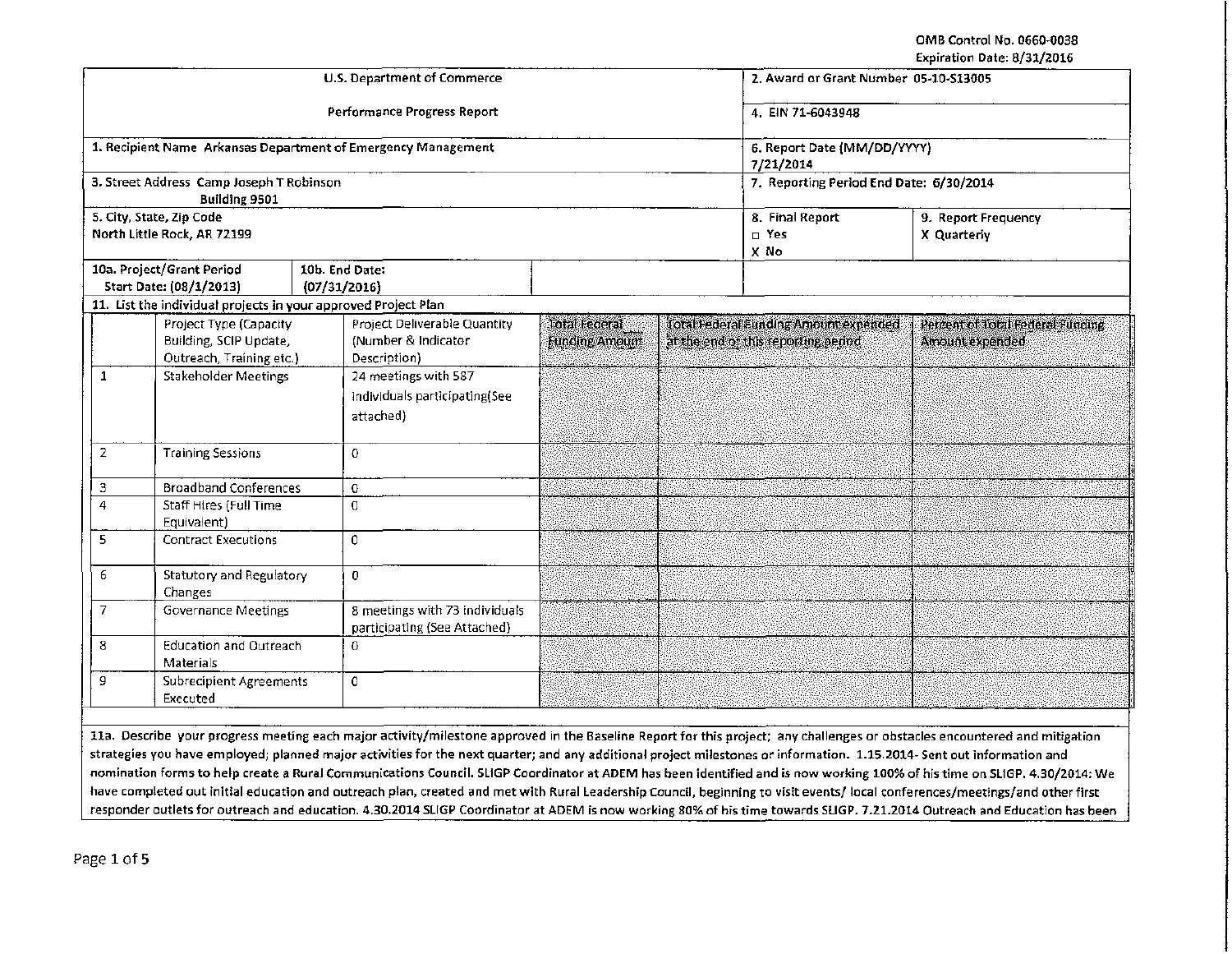major focus for all staff involved. Outreach Coordinator has made substantial progress throughout all of state to raise awareness and gather information in preparation for consultation. Next quarter we will be planning and participating within the States lnteroperability Conference pertaining mostly to Sl!GP. Ed Parkinson will be on site to present information and will use opportunity to further complete our Mobile Data Survey Too! data gathering. The State of Arkansas Public Safety Broadband Website will go live within this next reporting period.

11b. If the project team anticipates requesting any changes to the approved Baseline Report in the next quarter, describe those below. Note that any substantive changes to the Baseline Report must be approved by the Department of Commerce before implementation. 7.30.2014 No Change

llc. Provide any other information that would be useful to NTIA as it assesses this project's progress. 7.30.2014 No Change

lld. Describe any success stories or best practices you have identified. Please be as specific as possible. 7.30.2014 The Rural leadership council that we have developed has greatly assisted in data gathering and reaching the rural areas.

## 12. Personnel

12a. If the project is not fully staffed, describe how any lack of staffing may impact the project's time line and when the project will be fully staffed. Position staffing from federal funds began during the 2<sup>nd</sup> qtr.

## 12b. Staffing Table

| Job Title                        | FTE % | <b>Project(s) Assigned</b>                                                                                                         | Change |
|----------------------------------|-------|------------------------------------------------------------------------------------------------------------------------------------|--------|
| SLIGP Program Coordinator        | 80%   | Will provide coordination for grant reporting and financial payouts.                                                               |        |
| Homeland Security Branch Manager | 10%   | Will provide oversight for all grants activities and reporting                                                                     |        |
| 丌 Administrator                  | 10%   | Serves on the state broadband working group and provides technical assistance to<br><b>AICEC</b>                                   |        |
| Accounting Branch Manager        | 2%    | Will conduct task and provide tracking for the disbursement of the entire grant funds                                              |        |
| Financial Analyst                | 3%    | Will provide oversight for the disbursements and tracking of funds                                                                 |        |
| <b>SWIC</b>                      | 50%   | Will oversee all interoperability coordination and is responsible for ensuring SCIP<br>initiatives are tracked and completed       |        |
| AWIN Program Manager             | 50%   | Has oversight of all public safety communication projects that the state undertakes and<br>will provide oversight for this project |        |

| Name | Subcontract Purpose | Type             | RFP/RFQ | ---------<br>contract: | -star† | End  | Total Federal          | Total Matching  | -------<br>Project and % Assigned |
|------|---------------------|------------------|---------|------------------------|--------|------|------------------------|-----------------|-----------------------------------|
|      |                     | (Vendor/Subrec.) | Issued  | Executed               | Date   | Date | <b>Funds Allocated</b> | Funds Allocated |                                   |
|      |                     | ______           | 'Y/N)   | (Y/N)<br>____          |        |      |                        |                 |                                   |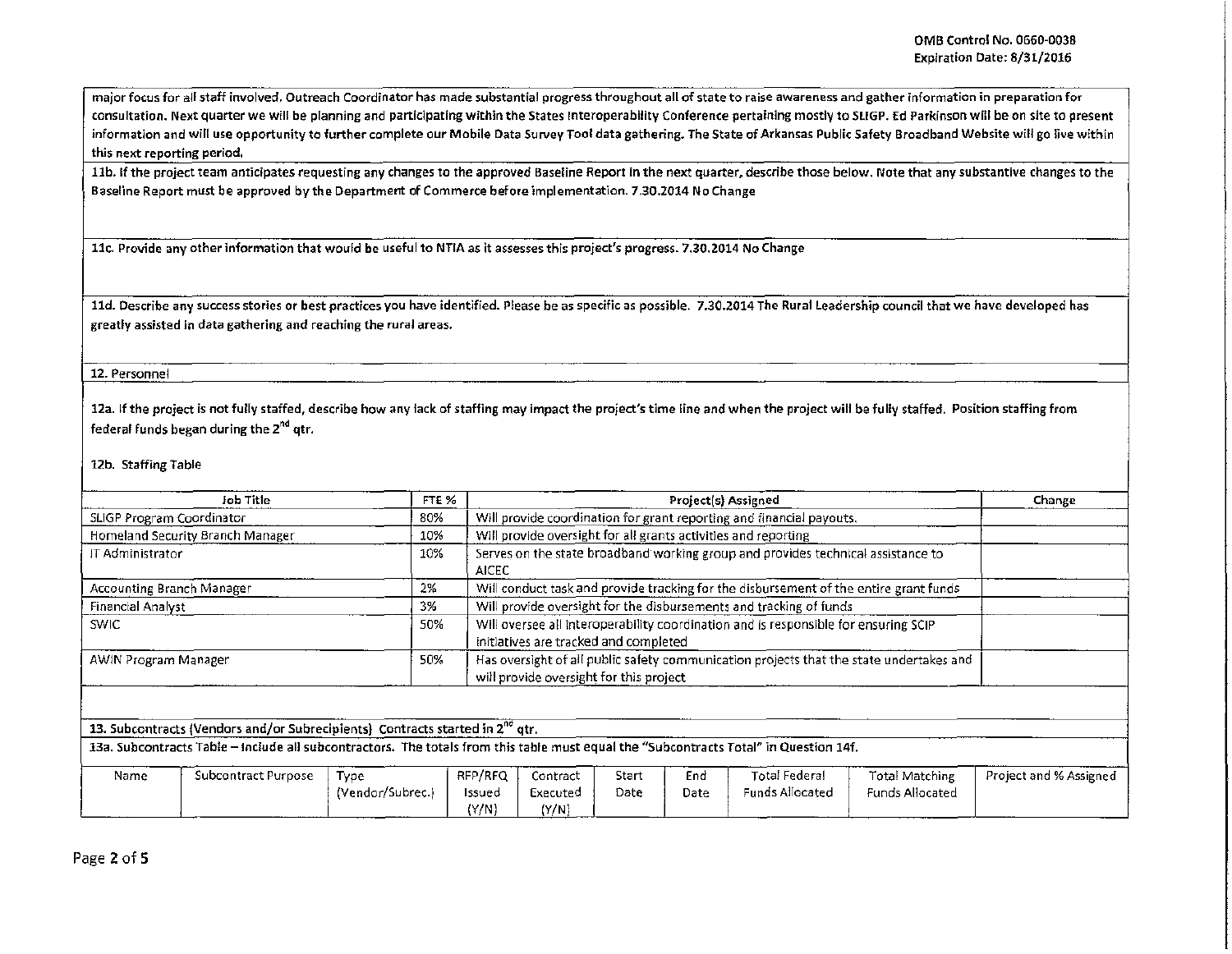## OMB Control No. 0660-0038 Expiration Date: 8/31/2016

| <b>Buford Goff</b><br>and                                                                                                                                                                          |  | Development of<br>Project Management | Y<br>Vendor                                                                                                            | Y                                                     | 10/1/13 | 7/31/1<br>6                                                    | \$810,342.00            | \$0.00 |                          |
|----------------------------------------------------------------------------------------------------------------------------------------------------------------------------------------------------|--|--------------------------------------|------------------------------------------------------------------------------------------------------------------------|-------------------------------------------------------|---------|----------------------------------------------------------------|-------------------------|--------|--------------------------|
| Associates                                                                                                                                                                                         |  | plan                                 |                                                                                                                        |                                                       |         |                                                                |                         |        |                          |
|                                                                                                                                                                                                    |  |                                      | 13b. Describe any challenges encountered with vendors and/or sub recipients. 1.15.2014 Nothing to report at this time. |                                                       |         |                                                                |                         |        |                          |
| 14. Budget Worksheet                                                                                                                                                                               |  |                                      |                                                                                                                        |                                                       |         |                                                                |                         |        |                          |
|                                                                                                                                                                                                    |  |                                      | Columns 2, 3 and 4 must match your current project budget for the entire award, which is the SF-424A on file.          |                                                       |         |                                                                |                         |        |                          |
|                                                                                                                                                                                                    |  |                                      | Only list matching funds that the Department of Commerce has already approved.                                         |                                                       |         |                                                                |                         |        |                          |
| Project Budget Element (1)                                                                                                                                                                         |  | Federal Funds                        | <b>Approved Matching</b>                                                                                               | <b>Total Budget</b>                                   |         | Federal Funds                                                  | Approved Matching Funds |        | Total Funds Expended (7) |
|                                                                                                                                                                                                    |  | Awarded (2)                          | Funds (3)                                                                                                              | (4)                                                   |         | Expended (5)                                                   | Expended (6)            |        |                          |
| a. Personnel Salaries                                                                                                                                                                              |  | 135,996.00                           | 387,192.00                                                                                                             | 523,188.00                                            |         | \$22,678                                                       | \$47,586                |        | \$70,264                 |
| b. Personnel Fringe Benefits                                                                                                                                                                       |  | 47,697.00                            | 113,990.00                                                                                                             | 161,687.00                                            |         | \$8,570                                                        | \$11,674                |        | \$20,244                 |
| c. Travel                                                                                                                                                                                          |  | 216,407.00                           | 0.00                                                                                                                   | 216,407.00                                            |         | \$2,538                                                        |                         |        | \$2,538                  |
| d. Equipment                                                                                                                                                                                       |  | 0.00                                 | 0.00                                                                                                                   | 0.00                                                  |         | N/A                                                            |                         |        |                          |
| e. Materials/Supplies                                                                                                                                                                              |  | 19,821.00                            | 0.00                                                                                                                   | 19,821.00                                             |         | \$3,018                                                        |                         |        | \$3,018                  |
| f. Subcontracts Total                                                                                                                                                                              |  | 1,057,375.00                         | 0.00                                                                                                                   | 1,057,375.00                                          |         | \$115,667                                                      |                         |        | \$115,667                |
| g. Other                                                                                                                                                                                           |  | 118,415.00                           | 5,582.00                                                                                                               | 123,997.00                                            |         | \$34,395                                                       |                         |        | \$34,395                 |
| h. Total Costs                                                                                                                                                                                     |  | 1,595,711.00                         | 506,763.00                                                                                                             | 2,102,474.00                                          |         | \$186,866                                                      | \$59,260                |        | \$246,126                |
| i. % of Total                                                                                                                                                                                      |  | 80%                                  | 20%                                                                                                                    | 100%                                                  |         | 76%                                                            | 24%                     |        | 100%                     |
| 15. Certification: I certify to the best of my knowledge and belief that this report is correct and complete for performance of activities for the purpose(s) set forth in the award<br>documents. |  |                                      |                                                                                                                        |                                                       |         |                                                                |                         |        |                          |
| 16a. Typed or printed name and title of Authorized Certifying Official Bobbie Ann                                                                                                                  |  |                                      |                                                                                                                        |                                                       |         | 16c. Telephone (area code, number, and extension) 501-683-6700 |                         |        |                          |
| Merkel                                                                                                                                                                                             |  |                                      |                                                                                                                        |                                                       |         |                                                                |                         |        |                          |
| Boren C Mechal                                                                                                                                                                                     |  |                                      |                                                                                                                        | 16d. Email Address BobbieAnn.Merkel@adem.arkansas.gov |         |                                                                |                         |        |                          |

 $\sim$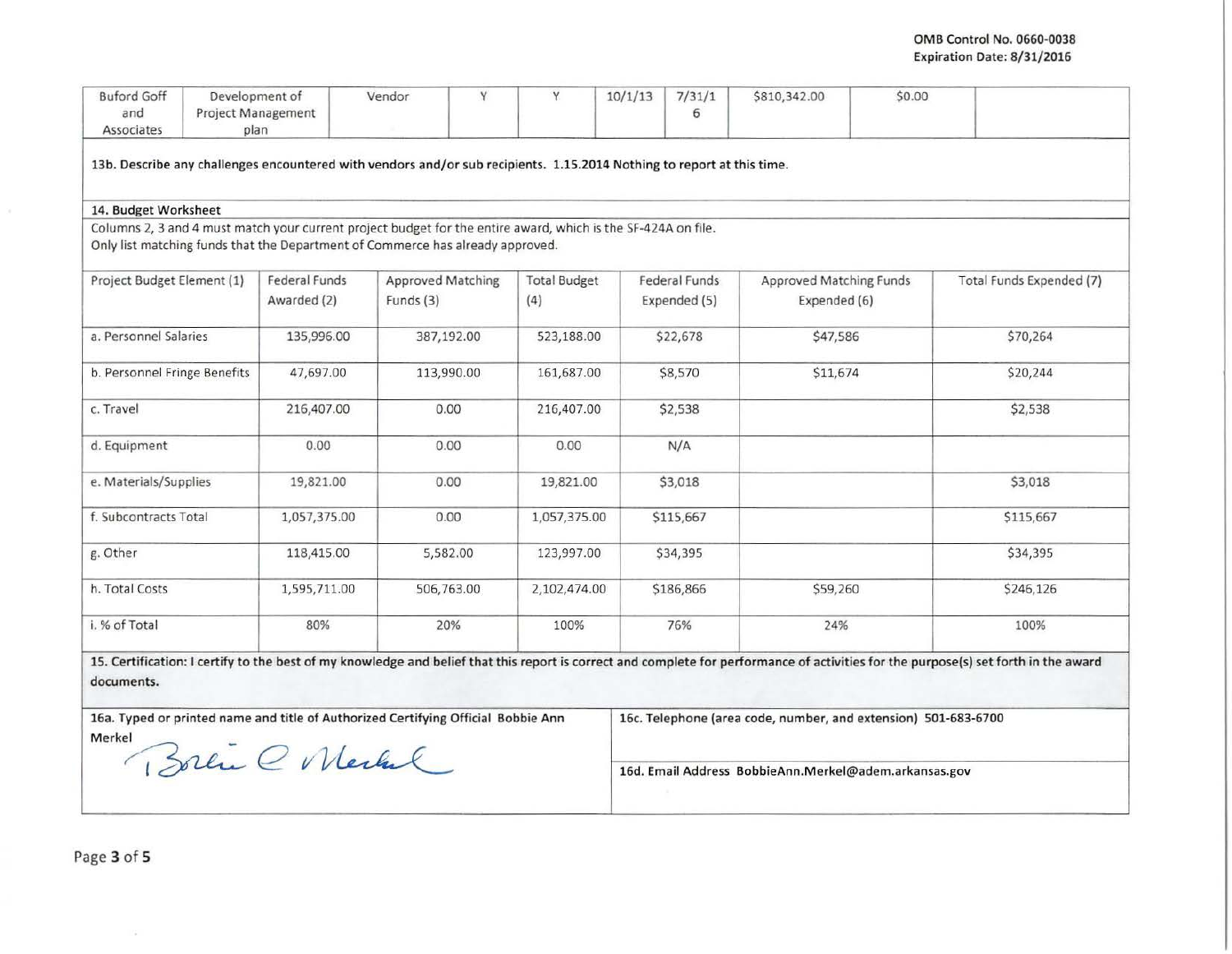| 16b. Signature of Authorized Certifying Official | 16e. Date Report Submitted (month, day, year) 4/30/2014 |  |  |  |  |
|--------------------------------------------------|---------------------------------------------------------|--|--|--|--|
|                                                  | _______                                                 |  |  |  |  |

According to the Paperwork Reduction Act, as amended, no persons are required to respond to a collection of information unless it displays a currently valid OMB control number. Public reporting burden for this collection of information is estimated to average 10 hours per response for the application process, including time for reviewing instructions, searching existing data sources, gathering and maintaining the data needed, and completing and reviewing the collection of information. Send comments regarding the burden estimate or any other aspect of this collection of information, including suggestions for reducing this burden, to Michael Dame, Director, State and Local Implementation Grant Program, Office of Public Safety Communications, National Telecommunications and Information Admmistration, U.S. Department of Commerce (DOC), 1401 Constitution Avenue, N.W., HCHB, Room 7324, Washington, D.C. 20230.

| <b>Event/Meeting</b>                          | Date      | Number of<br><b>Attendees</b> |  |
|-----------------------------------------------|-----------|-------------------------------|--|
| Outreach - Arkansas Volunteer and Rural       |           |                               |  |
| <b>Fighters Association Board Meeting</b>     | 4/2/2014  | 4                             |  |
| Governance - AICC/AICEC Meeting               | 4/9/2014  | 8                             |  |
| Outreach - Arkansas APCO Conference 2014      | 4/14/2014 | 138                           |  |
| Outreach - Arkansas EMS Expo 2014             | 4/22/2014 | 15                            |  |
| Outreach - APSBN Urban Area Focus Group       |           |                               |  |
| <b>NWA</b>                                    | 4/24/2014 | 13                            |  |
| Education - OEC Train the Trainer             | 5/1/2014  | 11                            |  |
| Outreach - APSBN Urban Area Focus Group NEA   | 5/6/2014  | 13                            |  |
| Governance - AICC/AICEC Meeting               | 5/7/2014  | 22                            |  |
| Outreach - APSBN Urban Area Focus Group       |           |                               |  |
| Garland Co                                    | 5/8/2014  | 7                             |  |
| Education - Texas Emergency Management        |           |                               |  |
| Conference 2014                               | 5/12/2014 | 1                             |  |
| Outreach - AR Crime Information Center (ACIC) |           |                               |  |
| Conference                                    | 5/13/2014 | 78                            |  |
| Outreach - Arkansas Rural development         |           |                               |  |
| Conference 2014                               | 5/21/2014 | 30                            |  |
| Outreach - NE Area Coordinators Meeting       | 5/27/2014 | 17                            |  |
| Outreach - Urban Area Focus Group SE          |           |                               |  |
| Arkansas Pine Bluff                           | 5/29/2014 | 4                             |  |